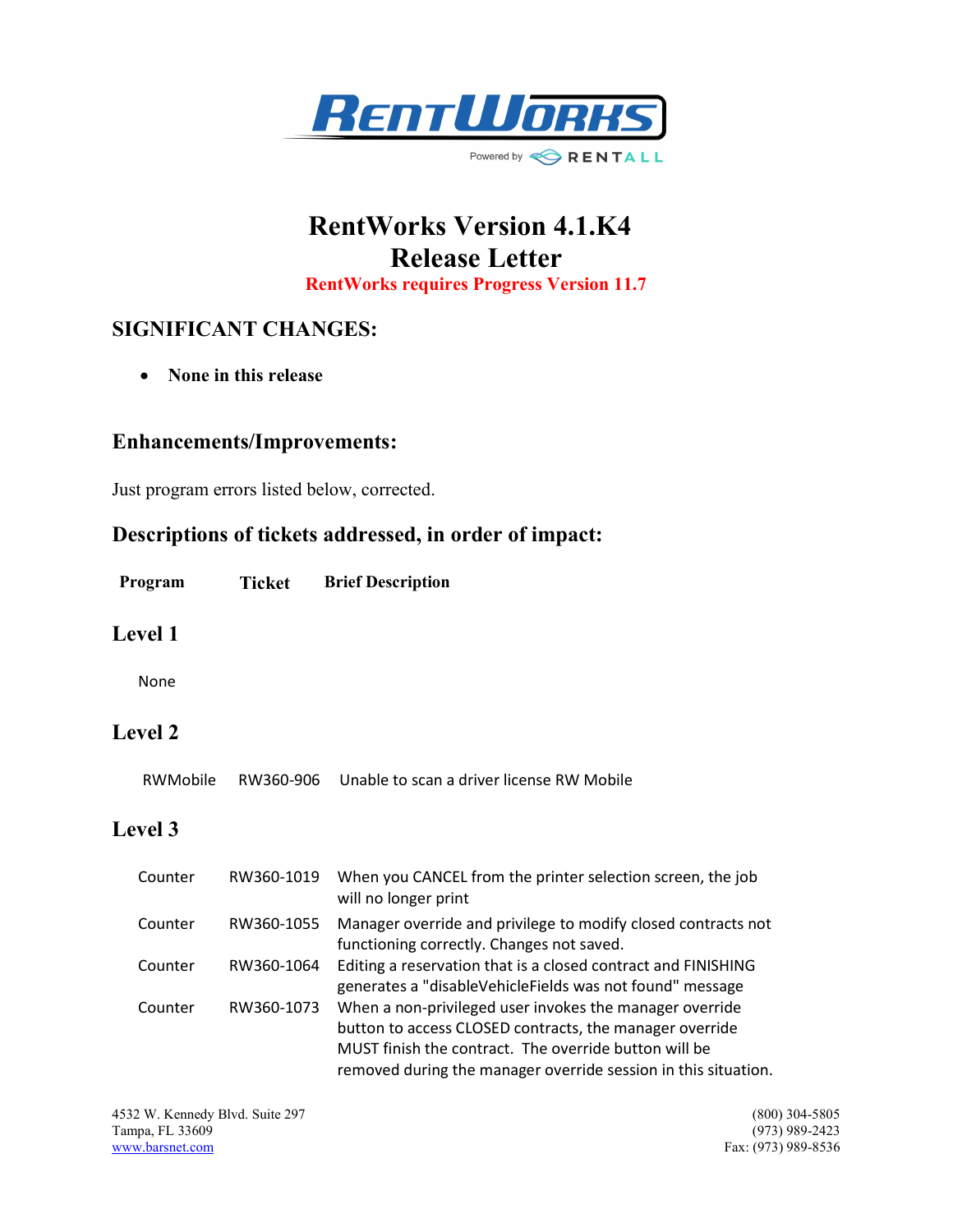| Counter        | RW360-1074 | Manager override does not leave you on the correct screen                                                                                           |
|----------------|------------|-----------------------------------------------------------------------------------------------------------------------------------------------------|
| Counter        | RW360-24   | Manager override doesn't reapply field security when<br>terminated                                                                                  |
| Counter        | RW360-999  | Rates with included charges are not calculating correct with<br>odd tax amounts. Rounding issue                                                     |
| Mobile         | RW360-1031 | Check internet connection message - vehicle problem<br>exists, mobile does not handle it. And Lock Expired message<br>when vehicle needs servicing. |
| OTA API        | RW360-493  | Issue with 2 payment types being sent on a reservation.                                                                                             |
| <b>OTA API</b> | RW360-919  | OTA API does not create multiple payment of different type<br>correctly.                                                                            |
| <b>OTA API</b> | RW360-972  | Modify the OTA API to accept TOKENS from a CC processor<br>(CenPOS in particular)                                                                   |
| RezPro         | RW360-1048 | Add ability to accept 0.00 for a no-show value in CF A1091                                                                                          |

# All tickets addressed.

| Area           | JIRA#      | <b>Brief Description</b>                                                                                                                                                                                                                      |
|----------------|------------|-----------------------------------------------------------------------------------------------------------------------------------------------------------------------------------------------------------------------------------------------|
| <b>CCPRO</b>   | RW360-1077 | Add additional card type handling in WorldPay UK integration                                                                                                                                                                                  |
| Counter        | RW360-1003 | <b>Printing using Telerik Controls</b>                                                                                                                                                                                                        |
| Counter        | RW360-1019 | When you CANCEL from the printer selection screen, the job<br>still prints anyway                                                                                                                                                             |
| Counter        | RW360-1055 | Manager override and privilege to modify closed contracts not<br>functioning correctly. Changes not saved.                                                                                                                                    |
| Counter        | RW360-1064 | Editing a reservation that is a closed contract and FINISHING<br>generates a "disableVehicleFields was not found" message                                                                                                                     |
| Counter        | RW360-1073 | When a non-privileged user invokes the manager override<br>button to access CLOSED contracts, the manager override<br>MUST finish the contract. The override button will be<br>removed during the manager override session in this situation. |
| Counter        | RW360-1074 | Manager override does not leave you on the correct screen                                                                                                                                                                                     |
| Counter        | RW360-24   | Manager override doesn't reapply field security when<br>terminated                                                                                                                                                                            |
| Counter        | RW360-999  | Rates with included charges are not calculating correct with<br>odd tax amounts. Rounding issue                                                                                                                                               |
| Mobile         | RW360-1031 | Check internet connection message - vehicle problem exists,<br>mobile does not handle it. And Lock Expired message when<br>vehicle needs servicing.                                                                                           |
| <b>OTA API</b> | RW360-493  | Issue with 2 payment types being sent on a reservation.                                                                                                                                                                                       |
| <b>OTA API</b> | RW360-919  | OTA API does not create multiple payment of different type<br>correctly.                                                                                                                                                                      |
| <b>OTA API</b> | RW360-972  | Modify the OTA API to accept TOKENS from a CC processor<br>(CenPOS in particular)                                                                                                                                                             |
| Reports        | RW360-1078 | Rollover report showing out of balance when split invoicing is                                                                                                                                                                                |

4532 W. Kennedy Blvd. Suite 297 2 (800) 304-5805<br>
Tampa, FL 33609 (973) 989-2423 Tampa, FL 33609<br>www.barsnet.com